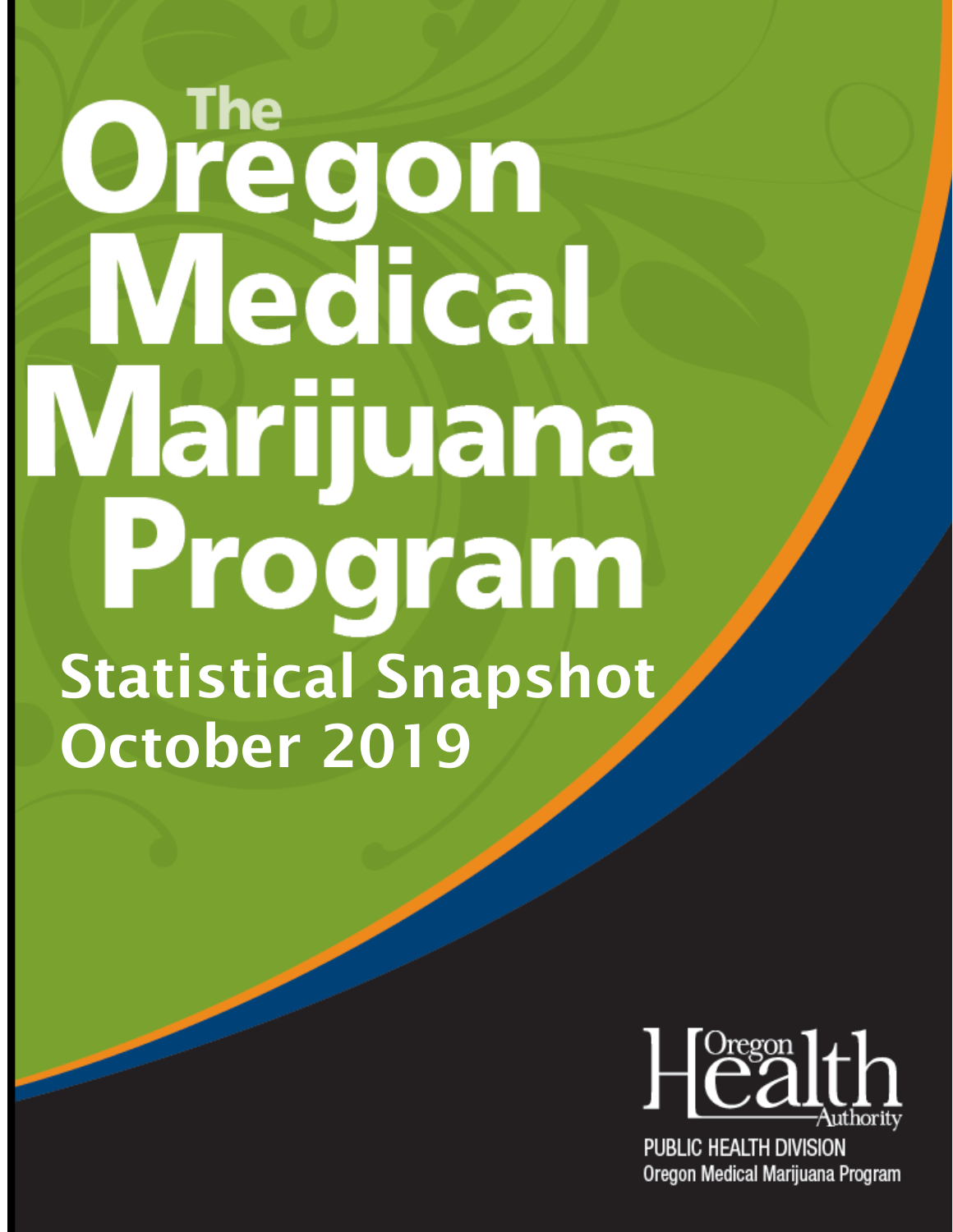## **OREGON MEDICAL MARIJUANA PROGRAM STATISTICAL SNAPSHOT OCTOBER, 2019**

*(REVISED 10/17/2019)*



Oregon Medical Marijuana Program Analysis Unit PO Box 14450 Portland, OR 97293-0450 www.healthoregon.org/ommp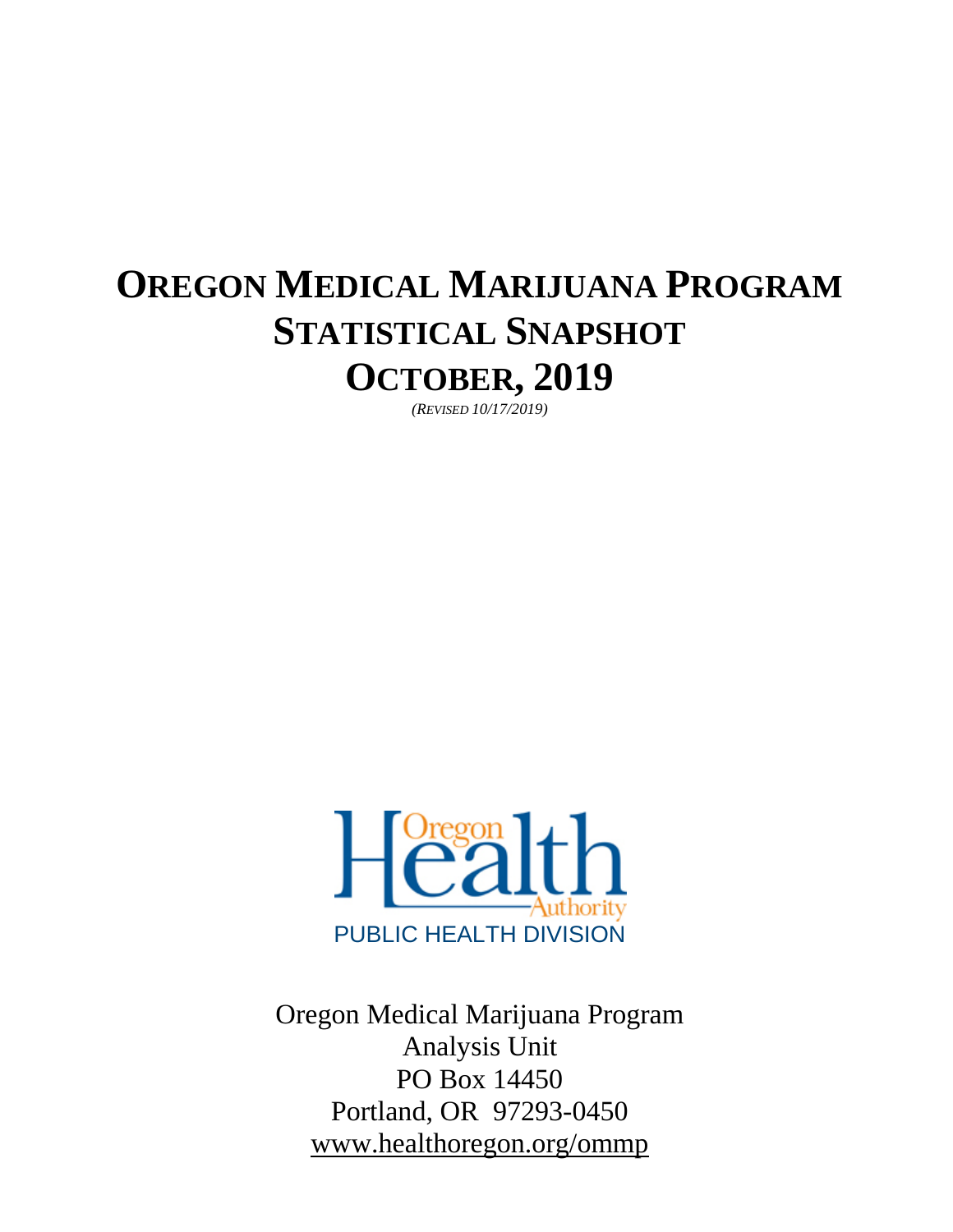## **OREGON MEDICAL MARIJUANA PROGRAM STATISTICAL SNAPSHOT OCTOBER 2019**

## **TABLE OF CONTENTS**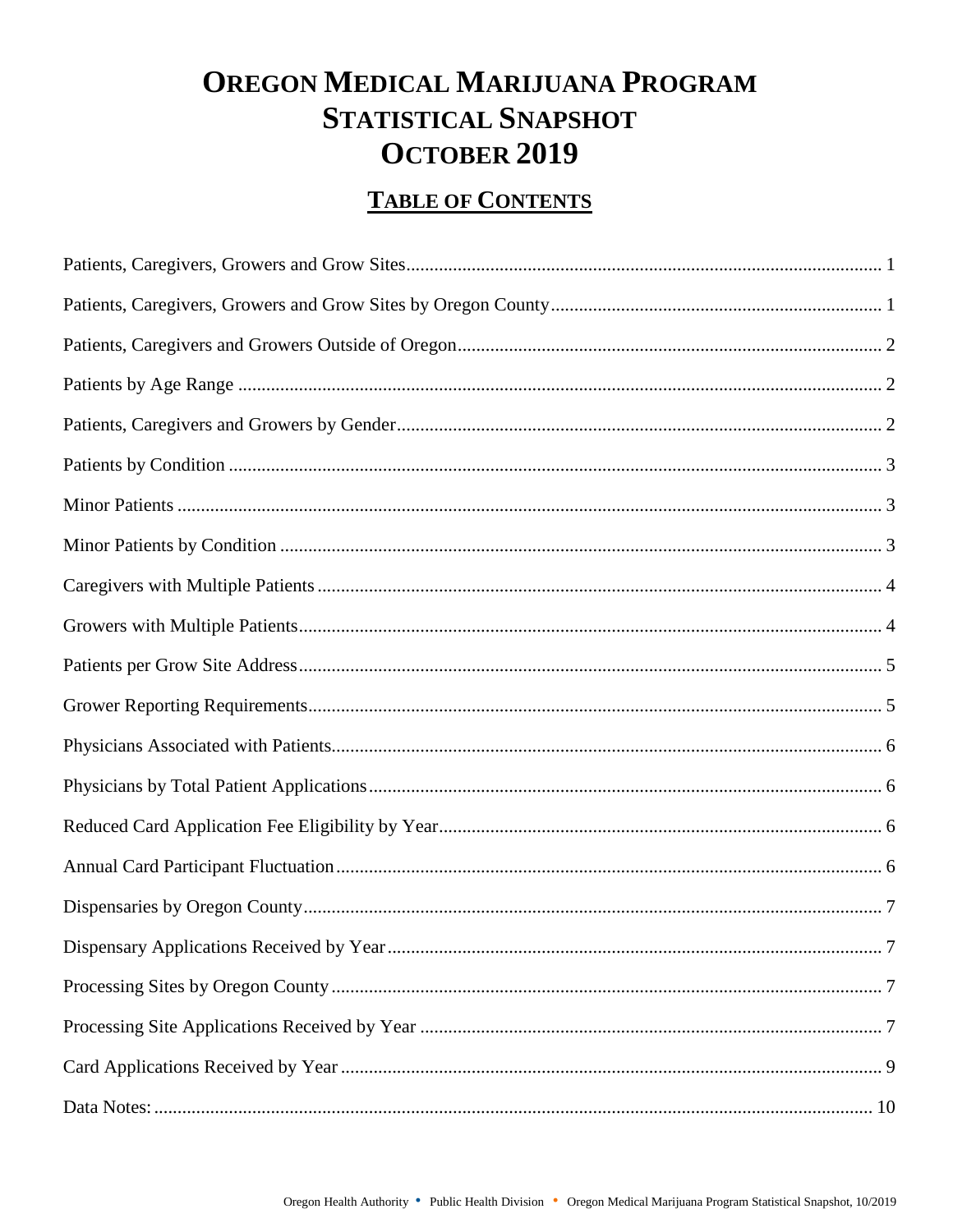## <span id="page-3-0"></span>**Patients, Caregivers, Growers and Grow Sites1**

|                                   | Patients | Caregivers | Growers | <b>Grow Sites</b> |
|-----------------------------------|----------|------------|---------|-------------------|
| <b>Mailing Address in OR</b>      | 25,924   | 10.194     | 11.212  | 9,384             |
| <b>Mailing Address Outside OR</b> | 24       | 62         |         | N/A               |
| <b>Total</b>                      | 25,948   | 10,256     | 11.224  | 9,383             |

## <span id="page-3-1"></span>**Patients, Caregivers, Growers and Grow Sites by Oregon County1**

|                                                   | Patients | Caregivers | Growers | <b>Grow Sites</b> |
|---------------------------------------------------|----------|------------|---------|-------------------|
| <b>BAKER</b>                                      | 115      | < 50       | 77      | 68                |
| <b>BENTON</b>                                     | 369      | 162        | 129     | 109               |
| <b>CLACKAMAS</b>                                  | 1,762    | 846        | 747     | 658               |
| <b>CLATSOP</b>                                    | 268      | 100        | 68      | 66                |
| <b>COLUMBIA</b>                                   | 251      | 124        | 154     | 137               |
| <b>COOS</b>                                       | 366      | 151        | 175     | 157               |
| <b>CROOK</b>                                      | 151      | 78         | 74      | 65                |
| <b>CURRY</b>                                      | 212      | 84         | 96      | 83                |
| <b>DESCHUTES</b>                                  | 1,469    | 672        | 548     | 471               |
| <b>DOUGLAS</b>                                    | 922      | 313        | 546     | 495               |
| <b>GRANT</b>                                      | 57       | < 50       | < 50    | < 50              |
| <b>HARNEY</b>                                     | < 50     | < 50       | < 50    | < 50              |
| <b>HOOD RIVER</b>                                 | 114      | 56         | 64      | 53                |
| <b>JACKSON</b>                                    | 3,446    | 794        | 1702    | 1280              |
| <b>JEFFERSON</b>                                  | 138      | 65         | 63      | 61                |
| <b>JOSEPHINE</b>                                  | 2,837    | 470        | 1713    | 1,254             |
| <b>KLAMATH</b>                                    | 463      | 187        | 295     | 256               |
| <b>LAKE</b>                                       | 56       | < 50       | < 50    | < 50              |
| <b>LANE</b>                                       | 2,659    | 977        | 1,130   | 967               |
| <b>LINCOLN</b>                                    | 684      | 403        | 137     | 123               |
| <b>LINN</b>                                       | 763      | 367        | 398     | 354               |
| <b>MALHEUR</b>                                    | 280      | 128        | 197     | 162               |
| <b>MARION</b>                                     | 1,305    | 661        | 487     | 436               |
| <b>MORROW</b>                                     | < 50     | < 50       | < 50    | < 50              |
| <b>MULTNOMAH</b>                                  | 3,777    | 1,760      | 1,030   | 881               |
| <b>POLK</b>                                       | 456      | 224        | 194     | 173               |
| <b>TILLAMOOK</b>                                  | 236      | 111        | 100     | 94                |
| <b>UMATILLA</b>                                   | 182      | 89         | 94      | 89                |
| <b>UNION</b>                                      | 228      | 106        | 95      | 85                |
| <b>WALLOWA</b>                                    | 62       | < 50       | < 50    | < 50              |
| <b>WASCO</b>                                      | 144      | 81         | 89      | 85                |
| <b>WASHINGTON</b>                                 | 1,676    | 821        | 523     | 458               |
| YAMHILL                                           | 401      | 215        | 166     | 153               |
| Combined total for GILLIAM,<br>SHERMAN, & WHEELER | < 50     | < 50       | < 50    | < 50              |
| <b>Outside of Oregon</b>                          | 24       | 62         | 12      | N/A               |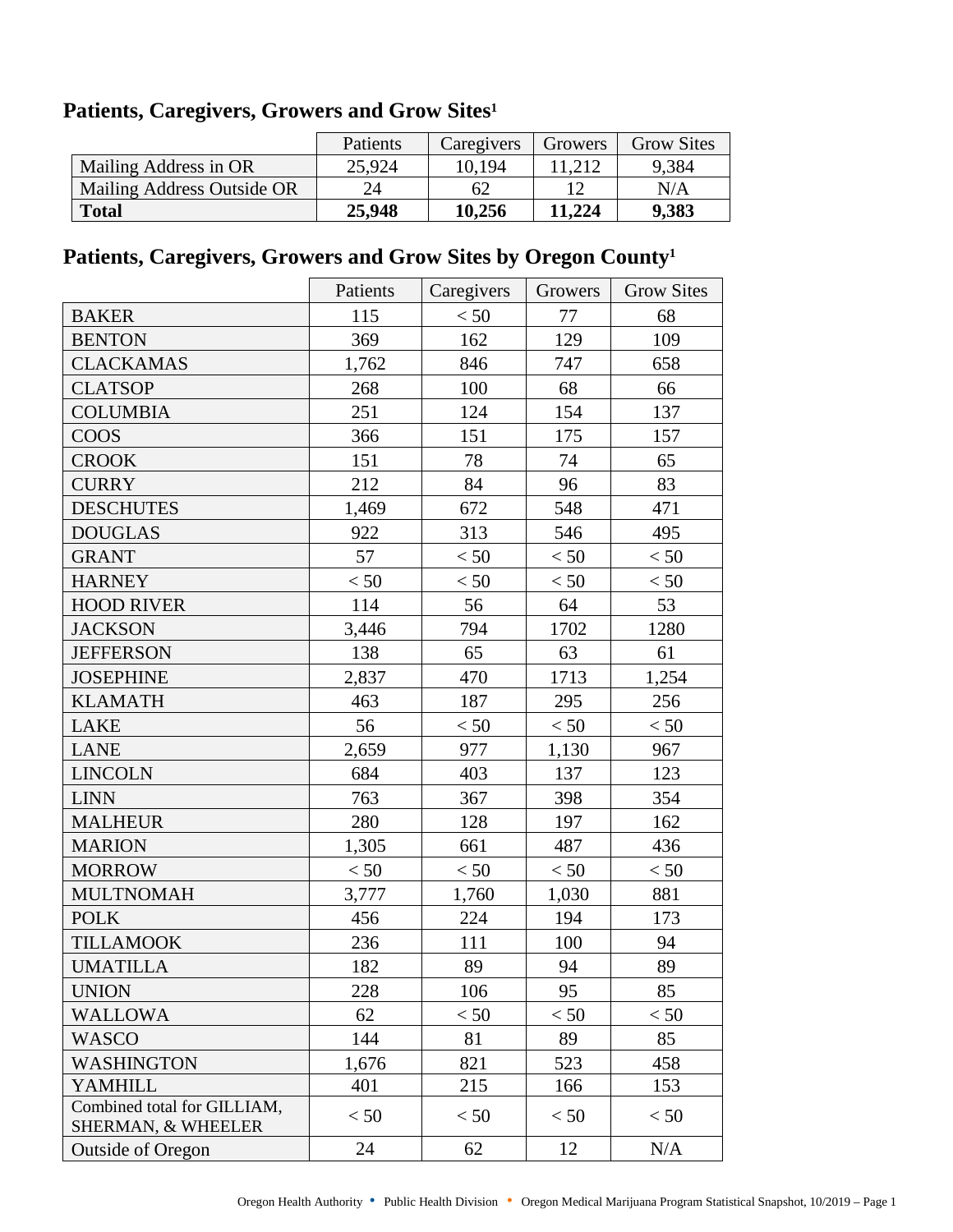| <b>State</b> | Patients | Caregivers | Growers | <b>State</b> | Patients | Caregivers | Growers |
|--------------|----------|------------|---------|--------------|----------|------------|---------|
| AL           |          |            |         | <b>NV</b>    |          |            |         |
| AZ           |          |            |         | <b>SC</b>    |          |            |         |
| <b>CA</b>    |          | n          |         | <b>SD</b>    |          |            |         |
| FL           |          |            |         | <b>TN</b>    |          |            |         |
| ID           |          | h          |         | <b>TX</b>    |          |            |         |
| IL           |          |            |         | ${\rm VT}$   |          |            |         |
| MI           |          |            |         | <b>WA</b>    | 12       | 38         |         |
| NC           |          |            |         | <b>Total</b> | 24       | 62         | 12      |

## <span id="page-4-0"></span>**Patients, Caregivers and Growers Outside of Oregon**

| <b>State</b> | Patients | Caregivers | Growers |
|--------------|----------|------------|---------|
| <b>NV</b>    |          | 2          |         |
| <b>SC</b>    |          |            |         |
| <b>SD</b>    |          |            |         |
| <b>TN</b>    |          |            |         |
| <b>TX</b>    |          |            |         |
| <b>VT</b>    |          |            |         |
| <b>WA</b>    | 12       | 38         |         |
| <b>Total</b> | 24       | 62         | 12      |

<span id="page-4-1"></span>**Patients by Age Range** *(not all are 5-year increments)*

| Patient Age | Count | Percentage | Patient Age  | Count  | Percentage |
|-------------|-------|------------|--------------|--------|------------|
| Range       |       |            | Range        |        |            |
| $0 - 10$    | 85    | $0.3\%$    | $45 - 49$    | 2,120  | 8.2%       |
| $11 - 15$   | 65    | 0.3%       | $50 - 54$    | 2,256  | 8.7%       |
| $16 - 17$   | 63    | $0.2\%$    | $55 - 59$    | 2,847  | 11.0%      |
| $18 - 20$   | 460   | 1.8%       | $60 - 64$    | 3,238  | 12.5%      |
| $21 - 24$   | 694   | 2.7%       | $65 - 69$    | 2,959  | 11.4%      |
| $25 - 29$   | 1,557 | 6.0%       | $70 - 74$    | 1,881  | 7.2%       |
| $30 - 34$   | 2,148 | 8.3%       | $75 - 79$    | 593    | 2.3%       |
| $35 - 39$   | 2,426 | 9.3%       | $80 +$       | 265    | 1.0%       |
| $40 - 44$   | 2,291 | 8.8%       | <b>Total</b> | 25,948 |            |
|             |       |            |              |        |            |

## <span id="page-4-2"></span>**Patients, Caregivers and Growers by Gender**

|            | Patients  | Caregivers | Growers   |
|------------|-----------|------------|-----------|
| Male       | 58%       | 49%        | 65%       |
| Female     | 42%       | 51%        | 35%       |
| Non Binary | $< 0.3\%$ | $< 0.1\%$  | $< 0.1\%$ |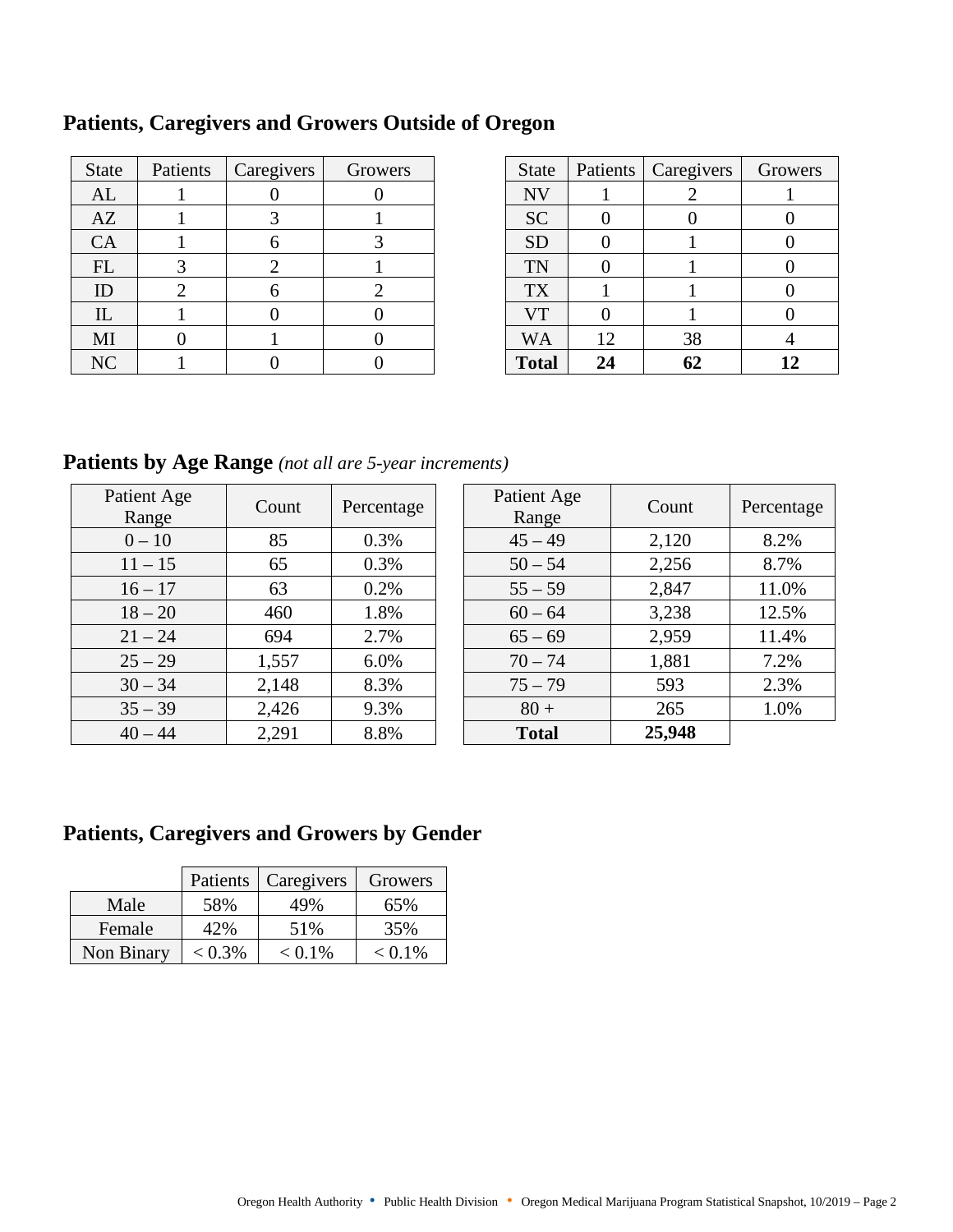## <span id="page-5-0"></span>**Patients by Condition2**

|                 | Count of  | Percentage of |
|-----------------|-----------|---------------|
| Condition       | Reporting | Reporting     |
|                 | Patients  | Patients      |
| Severe Pain     | 22,824    | 88.0%         |
| <b>Spasms</b>   | 5,469     | 21.1%         |
| <b>PTSD</b>     | 3,521     | 13.6%         |
| Nausea          | 2,639     | 10.2%         |
| Cancer          | 1,640     | 6.3%          |
| Neurological    | 1,377     | 5.3%          |
| Seizures        | 843       | 3.2%          |
| Glaucoma        | 429       | 1.7%          |
| Cachexia        | 325       | 1.3%          |
| <b>HIV/AIDS</b> | 274       | 1.1%          |

## <span id="page-5-1"></span>**Minor Patients**

| <b>Minor Patient</b><br>Age Range | Count |
|-----------------------------------|-------|
| $0 - 10$                          | 85    |
| $11 - 15$                         | 65    |
| $16 - 17$                         | 63    |
| <b>Total</b>                      | 213   |

## <span id="page-5-2"></span>**Minor Patients by Condition2**

|                 | Count of              | Percentage of         |
|-----------------|-----------------------|-----------------------|
|                 | Reporting             | Reporting             |
| Condition       | <b>Minor Patients</b> | <b>Minor Patients</b> |
| <b>Seizures</b> | 80                    | 37.6%                 |
| Severe Pain     | 67                    | 31.5%                 |
| Neurological    | 64                    | 30.0%                 |
| <b>PTSD</b>     | 31                    | 14.6%                 |
| <b>Spasms</b>   | 25                    | 11.7%                 |
| Nausea          | 16                    | 7.5%                  |
| Cancer          | 13                    | 6.1%                  |
| Cachexia        |                       | 3.3%                  |
| <b>HIV/AIDS</b> | $\lt$ 5               | $< 1\%$               |
| Glaucoma        |                       | 0.0%                  |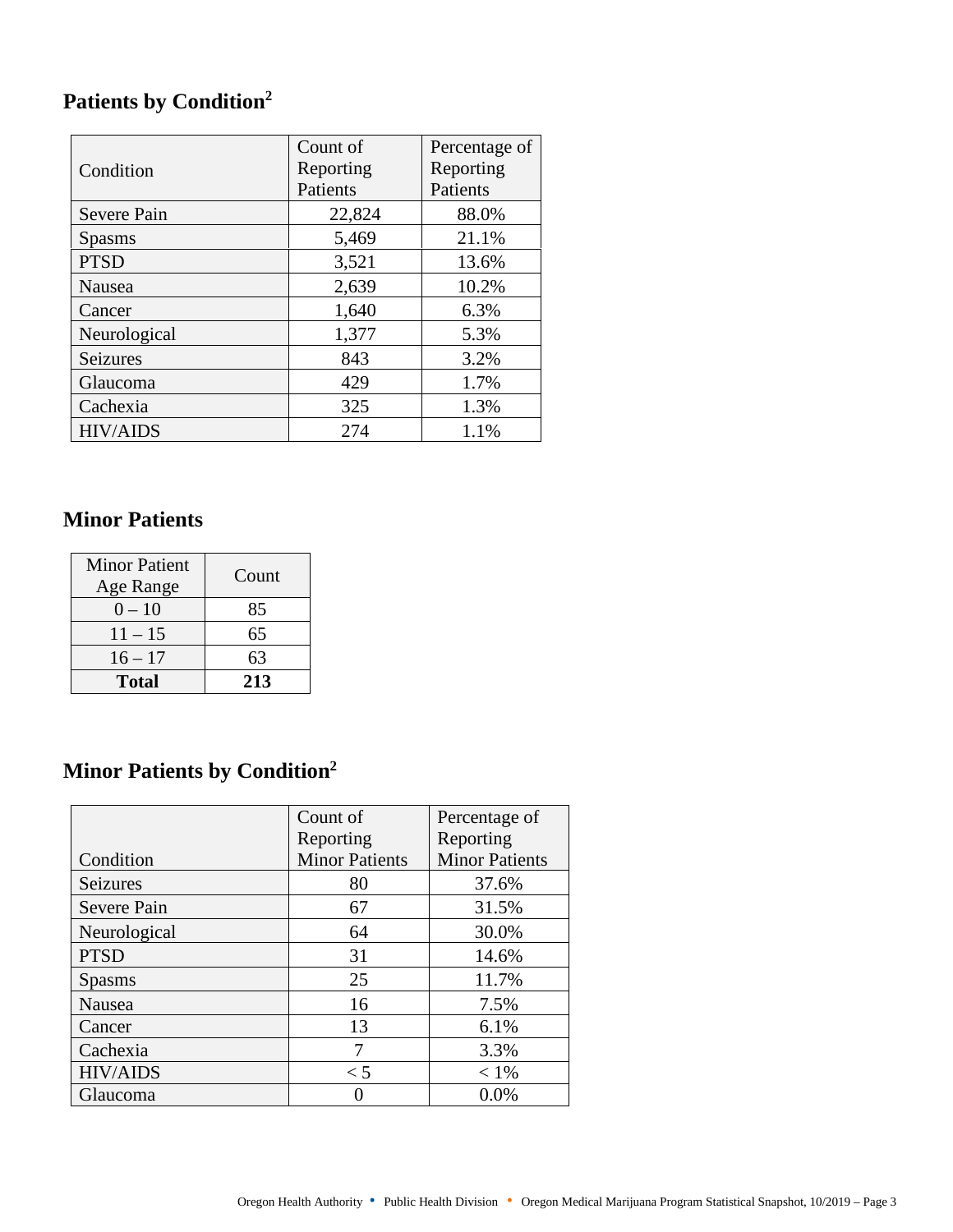#### <span id="page-6-0"></span>**Caregivers with Multiple Patients**

A caregiver must be 18 years or older and one individual may be designated by multiple patients. There are 10,220 caregivers designated by 10,920 patients.

| Caregivers per | Patient <sup>3</sup>        |                                                                                                                     |
|----------------|-----------------------------|---------------------------------------------------------------------------------------------------------------------|
| 9,933          |                             | "There are 9,933 caregivers with one patient each, 193<br>caregivers with two patients each  there is one caregiver |
| 193            | $\mathcal{D}_{\mathcal{L}}$ | with 21 patients, and one caregiver with 108 patients."                                                             |
| 34             | 3                           |                                                                                                                     |
| 19             | 4                           |                                                                                                                     |
| 9              | 5                           |                                                                                                                     |
| 11             | 6                           |                                                                                                                     |
| 5              |                             |                                                                                                                     |
|                | 8                           |                                                                                                                     |
| 4              | 9                           |                                                                                                                     |
|                | 10                          |                                                                                                                     |
|                |                             |                                                                                                                     |
|                | 14                          |                                                                                                                     |
|                | 21                          |                                                                                                                     |
|                | 108                         |                                                                                                                     |
| 10,220         | 10,920                      |                                                                                                                     |

#### <span id="page-6-1"></span>**Growers with Multiple Patients**

A grower must be 21 years or older and one individual may grow for a maximum of eight patients concurrently. There are 11,137 growers designated by 14,297 patients.

| Growers per | Patient <sup>3</sup> |
|-------------|----------------------|
| 10,033      |                      |
| 380         | $\overline{2}$       |
| 181         | 3                    |
| 256         | 4                    |
| 59          | 5                    |
| 63          | 6                    |
| 56          | 7                    |
| 109         | 8                    |
| 11,137      | 14,297               |

"There are 10,033 growers growing for one patient each, 380 growers growing for two patients each. . .there are 56 growers growing for 7 patients, and 109 growers growing for 8 patients."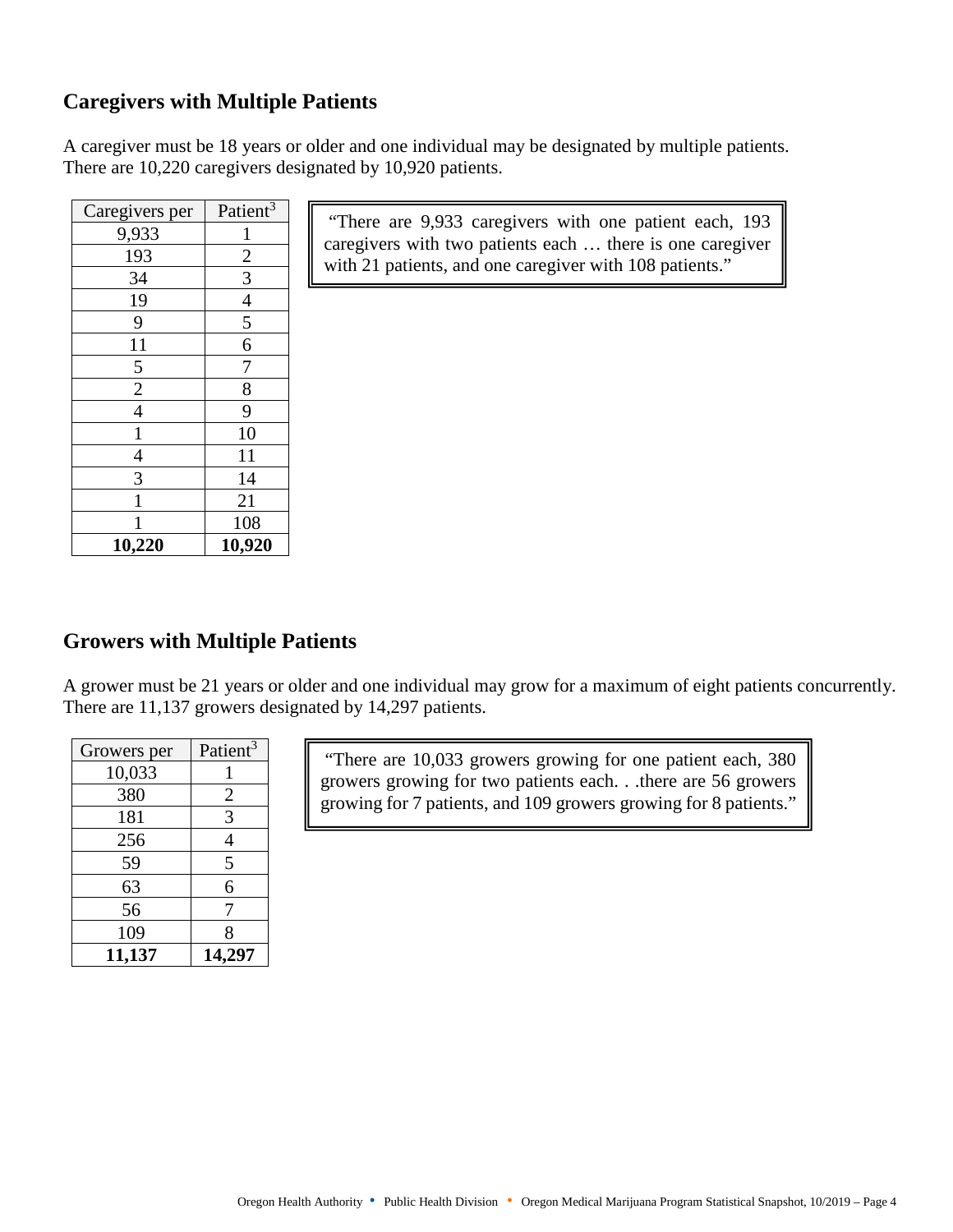#### <span id="page-7-0"></span>**Patients per Grow Site Address**

| Patients         | <b>Grow Site</b> | Patients         | Grow S |
|------------------|------------------|------------------|--------|
| per <sup>3</sup> | <b>Address</b>   | per <sup>3</sup> | Addres |
|                  | 6,990            | 9                | 36     |
| $\overline{2}$   | 1,716            | 10               | 6      |
| 3                | 106              | 11               | 6      |
| 4                | 80               | 12               |        |
| 5                | 71               | 13               |        |
| б                | 70               | 16               |        |
|                  | 92               | 17               |        |
| 8                | 206              | 14,635           | 9,383  |

There are 9,383 grow site addresses designated by 14,635 patients.

| Patients         | <b>Grow Site</b> |  |
|------------------|------------------|--|
| per <sup>3</sup> | Address          |  |
| 9                | 36               |  |
| 10               | 6                |  |
| 11               | 6                |  |
| 12               |                  |  |
| 13               |                  |  |
| 16               |                  |  |
| 17               |                  |  |
| 635              | 282              |  |

"There are 6,990 grow site addresses with one registered patient, there are 1,716 grow site addresses with two registered patients … there is one grow site address with 16 registered patients, and one grow site address with 17 registered patients."

#### <span id="page-7-1"></span>**Grower Reporting Requirements**

OMMP growers are required to report into one of two reporting systems unless they are exempt from reporting. A grower may be required to either report monthly using the OMMP's Oregon Medical Marijuana Online System (OMMOS) or in real time using the Oregon Liquor Control Commission's Cannabis Tracking System (CTS).

The criteria to determine which system a grower is required to use for reporting is as follows:

CTS: Reporting required if the grow site has 3 or more registered patients.

OMMOS: Reporting required if the grow site has 1 or 2 patients and one or more of the following is true:

- A grower is designated to grow for an OMMP patient (named patient and grower are different).
- A patient, who is named as their own grower, at a grow site address that is NOT their residence.
- A patient, who is named as their own grower, at a grow site address that is their residence and is transferring marijuana items to a medical processor or dispensary.

Exempt: A grower at a grow site with 1 or 2 patients is exempt from reporting if ALL of the following are true:

- A patient, who is named as their own grower, at a grow site address that is their residence; and
- The patient, who is named as their own grower, is not transferring marijuana items to a medical dispensary or processing site.

| Grow site<br>reporting system | Count of distinct<br>grow site addresses |
|-------------------------------|------------------------------------------|
| <b>CTS</b>                    | 607                                      |
| <b>OMMOS</b>                  | 849                                      |
| Exempt                        | 7,927                                    |
| <b>Total</b>                  | 9.383                                    |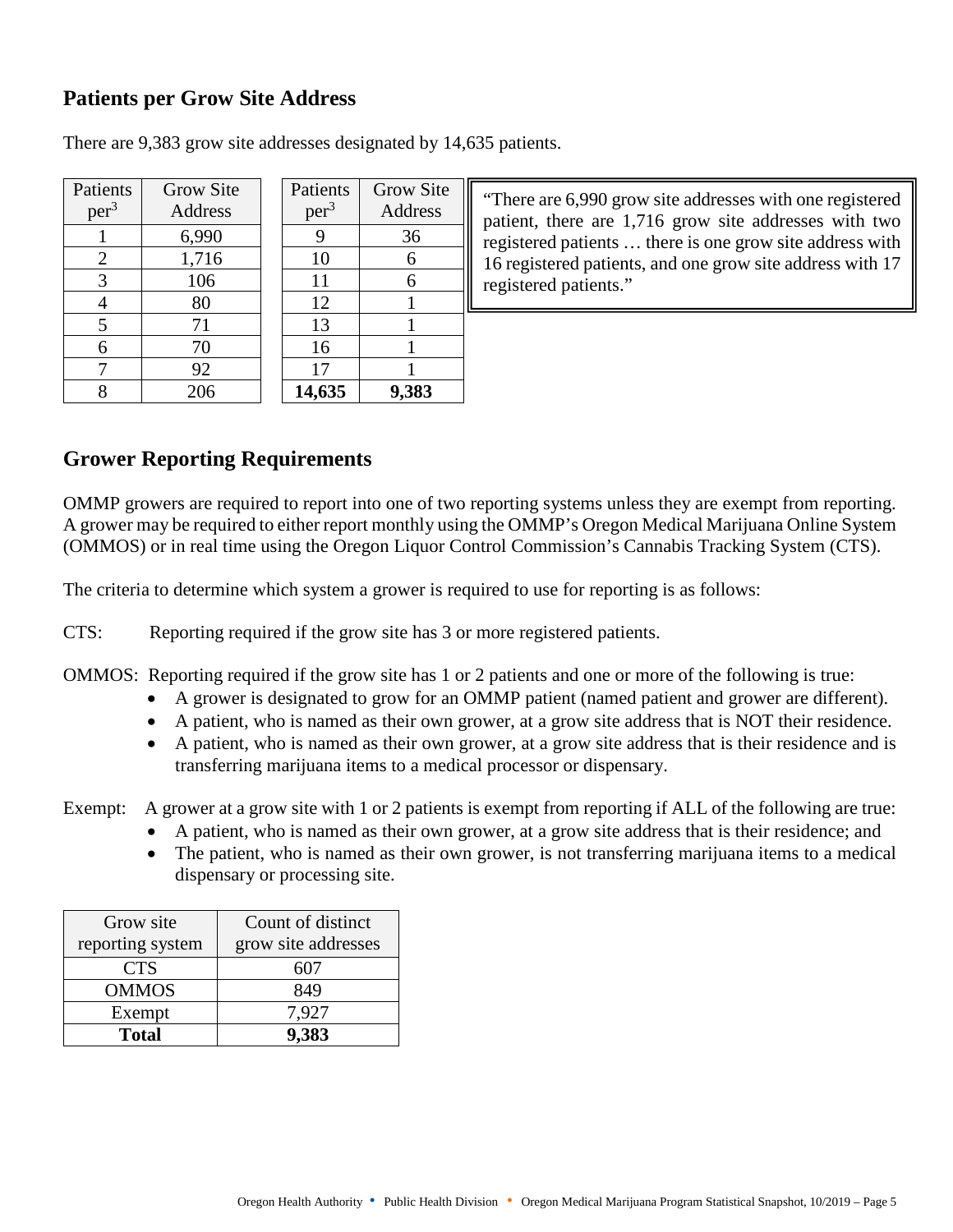#### <span id="page-8-0"></span>**Physicians Associated with Patients**

On October 16, 2019, there were **1,344** physicians associated with patients.

660 Patients provided applications with proof that they are exempt from submitting medical documentation under ORS 475B.787  $(11)^4$  (100% disabled US Veteran exemption) accounting for 3% of applications.

| Patient            | <b>Count of Patient</b> |            |  |
|--------------------|-------------------------|------------|--|
| Application        | Applications in         | Physicians |  |
| <b>Range Count</b> | Range                   |            |  |
| 1 - 449            | 9,857                   | 1,330      |  |
| > 450              | 15,941                  |            |  |

#### <span id="page-8-1"></span>**Physicians by Total Patient Applications5**

"There are 1,330 physicians currently associated with between one and 449 patient applications, accounting for 37% (9,857) of applications. There are 14 physicians currently associated with 450 or more patient applications, accounting for 60% (15,941) of applications."

|                                 | No Reduced      |             |            |            |            |
|---------------------------------|-----------------|-------------|------------|------------|------------|
|                                 | Fee Eligibility | <b>SNAP</b> | <b>OHP</b> | <b>SSI</b> | <b>VET</b> |
| 2012                            | 59.9%           | 31.6%       | 2.5%       | 6.1%       | N/A        |
| 2013                            | 61.7%           | 27.7%       | 4.5%       | 6.2%       | N/A        |
| 2014                            | 56.4%           | 14.3%       | 22.4%      | 6.4%       | 0.4%       |
| 2015                            | 56.4%           | 12.0%       | 25.0%      | 5.6%       | 1.1%       |
| 2016                            | 51.7%           | 9.8%        | 25.0%      | 5.1%       | 8.4%       |
| 2017                            | 49.1%           | 8.9%        | 25.0%      | 5.3%       | 11.7%      |
| 2018                            | 46.5%           | 8.3%        | 25.3%      | 6.1%       | 13.8%      |
| 2019<br>Partial $01/19 - 09/19$ | 44.6%           | 8.8%        | 26.9%      | 6.0%       | 13.7%      |

#### <span id="page-8-2"></span>**Reduced Card Application Fee Eligibility by Year6**

#### <span id="page-8-3"></span>**Annual Card Participant Fluctuation7**

|         |        | Patients |        | Caregivers |        | Growers |        | <b>Grow Sites</b> |
|---------|--------|----------|--------|------------|--------|---------|--------|-------------------|
| 10/2015 | 78,045 |          | 37,017 |            | 48,699 |         | 33,194 |                   |
| 10/2016 | 68,032 | $-13%$   | 29,770 | $-20%$     | 37,847 | $-22%$  | 27,200 | $-18%$            |
| 10/2017 | 59,137 | $-13%$   | 23,377 | $-21%$     | 30,477 | $-19%$  | 23,175 | $-15%$            |
| 10/2018 | 34,892 | $-41%$   | 14,313 | $-39%$     | 16,600 | $-46%$  | 13,959 | $-40%$            |
| 10/2019 | 25,948 | $-26%$   | 10,256 | $-28%$     | 11,224 | $-32%$  | 9,383  | $-33%$            |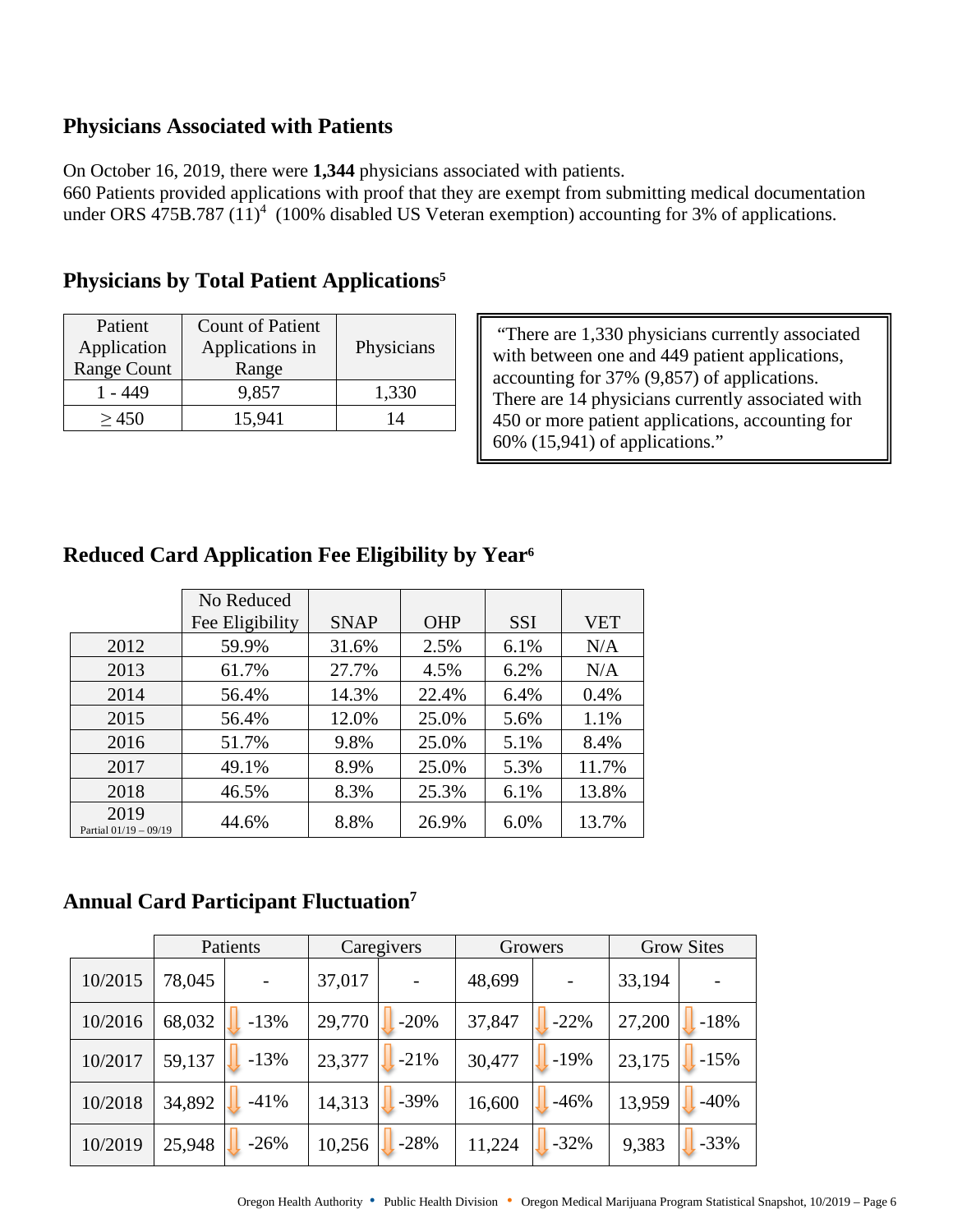## <span id="page-9-0"></span>**Dispensaries by Oregon County8**

| <b>UNION</b>      |  |
|-------------------|--|
| <b>CURRY</b>      |  |
| <b>WASHINGTON</b> |  |
| <b>TOTAL</b>      |  |

## <span id="page-9-1"></span>**Dispensary Applications Received by Year9**

|                                  | <b>New</b> | Renewal | <b>Total</b> |
|----------------------------------|------------|---------|--------------|
| 2014<br>Partial $(3/14 - 12/14)$ | 623        |         | 623          |
| 2015                             | 522        | 229     | 751          |
| 2016                             | 118        | 328     | 446          |
| 2017                             | 10         | 19      | 29           |
| 2018                             | 2          |         |              |
| 2019<br>(Partial 01/19 - 09/19)  |            |         |              |

## <span id="page-9-2"></span>**Processing Sites by Oregon County10**

| -- |  |
|----|--|

#### <span id="page-9-3"></span>**Processing Site Applications Received by Year9**

|                                    | <b>New</b> | Renewal | <b>Total</b> |
|------------------------------------|------------|---------|--------------|
| 2016<br>Partial $(4/16 - 12/16)$   | 322        |         | 322          |
| 2017                               | 18         |         | 19           |
| 2018                               |            |         |              |
| 2019<br>(Partial $01/19 - 09/19$ ) |            |         |              |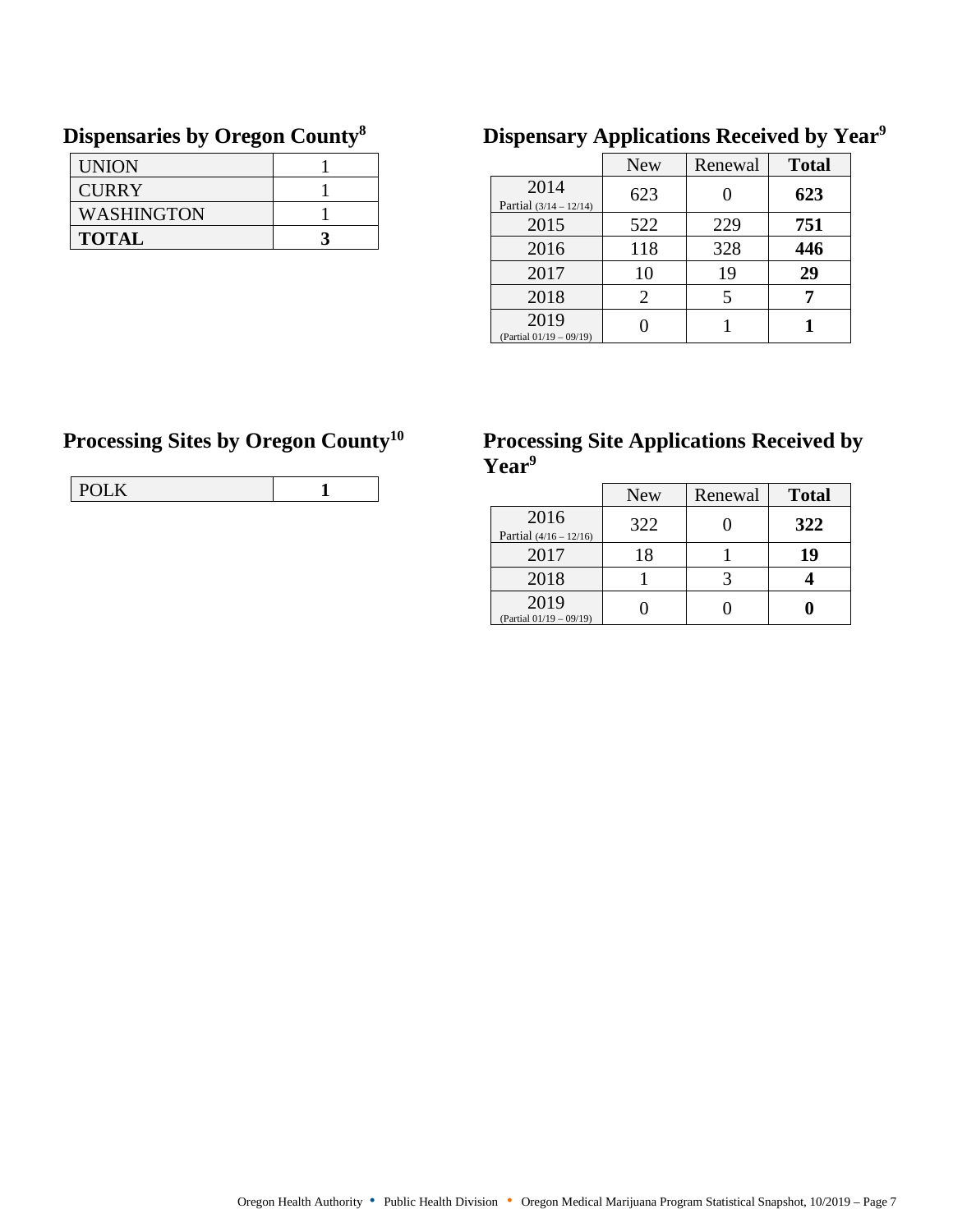#### **Card Applications Received by Year**

<span id="page-10-0"></span>